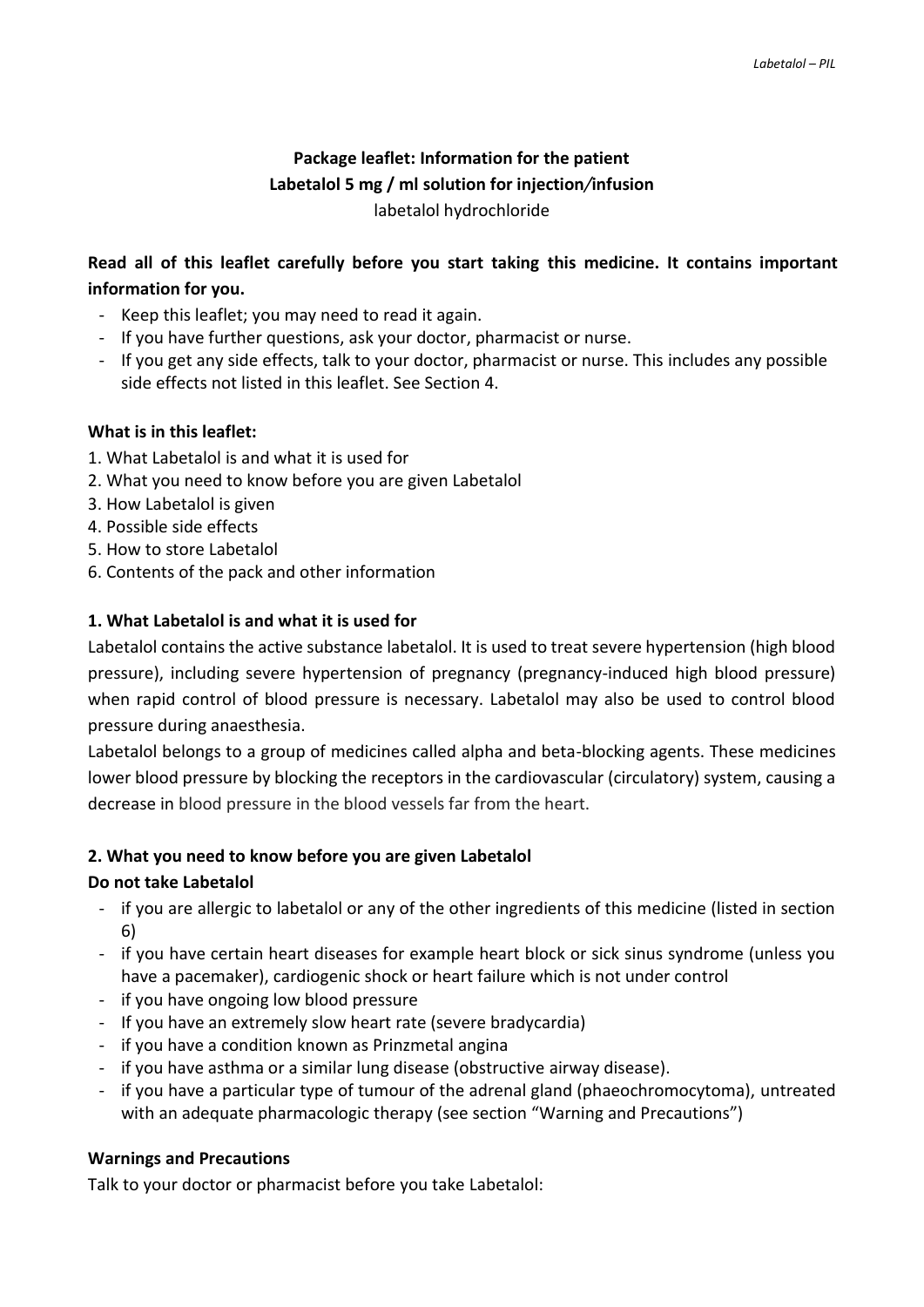- if you have reduced liver function or liver damage
- if you have reduced kidney function
- if you have peripheral vascular disease for example Raynauds syndrome, intermittent claudication
- if you have diabetes mellitus (type 1 or type 2)
- if you have an overactive thyroid (thyrotoxicosis, hyperthyroidism)
- if you have previously had a severe allergic reaction (anaphylaxis) to any substance
- if you have heart failure or other problems with your heart (for example; poor left ventricular systolic function, first-degree atrio-ventricular block)
- if you know you are scheduled to have an operation
- if you have metabolic acidosis (when your body produces too much acid or when the kidneys are not removing enough acid from your body) and phaeochromocytoma
- if you have a condition called ischaemic heart disease
- if you have any lung or respiratory system problems

If you develop a low heart rate (bradycardia) as a result of being given Labetalol, your doctor may lower your dose.

If you develop skin rashes and/or dry eyes, or any kind of allergic reaction when you are being given Labetalol, tell your doctor as they may reduce or discontinue your treatment.

## Surgery

If you are having surgery requiring general anaesthetic, you must tell your surgeon ahead of your surgery that you are using Labetalol as labetalol may mask the effects of a sudden loss of blood.

Labetalol can affect your pupils during cataract surgery. Tell your eye surgeon ahead of your surgery that you are using this medication. Do not stop using labetalol before surgery unless your surgeon tells you to.

## Tests

This medicine may interfere with certain medical tests/laboratory tests and possibly causing false test results. Make sure laboratory personnel and all your doctors know you use this medicine.

## **Children and adolescents**

This medicine should not be given to children and adolescents under the age of 18.

## **Other medicines and Labetalol**

Tell your doctor if you are taking, have recently taken or might take any other medicines before you are given Labetalol. This is especially important for the following medicines:

- NSAIDs (non-steroidal anti- inflammatory drugs) for example: sulindac or indomethacin, which are used to treat pain and inflammation
- digoxin (heart medicine)
- adrenaline which may be used to treat serious anaphylactic (allergic) reactions
- medicines for heart disorders (Class I antiarrhythmic agents, for example disopyramide and quinidine) and (Class II antiarrhythmic agents e.g. amiodarone)
- other medicines that lower the blood pressure (calcium blockers such as verapamil)
- general anaesthetics (used in surgery for narcosis)
- tricyclic anti-depressants for example; imipramine (used for the treatment of depression)
- oral antidiabetics, for example; biguanides (e.g. metformin), sulfonylureas (e.g. glimepiride), meglitinides (e.g. repaglinide), and  $\alpha$ -glucosidase inhibitors (e.g. acarbose) which are used to lower glucose levels in the blood
- ergotamine derivates, for example; ergotamine or dihydroergotamine which are used to treat migraine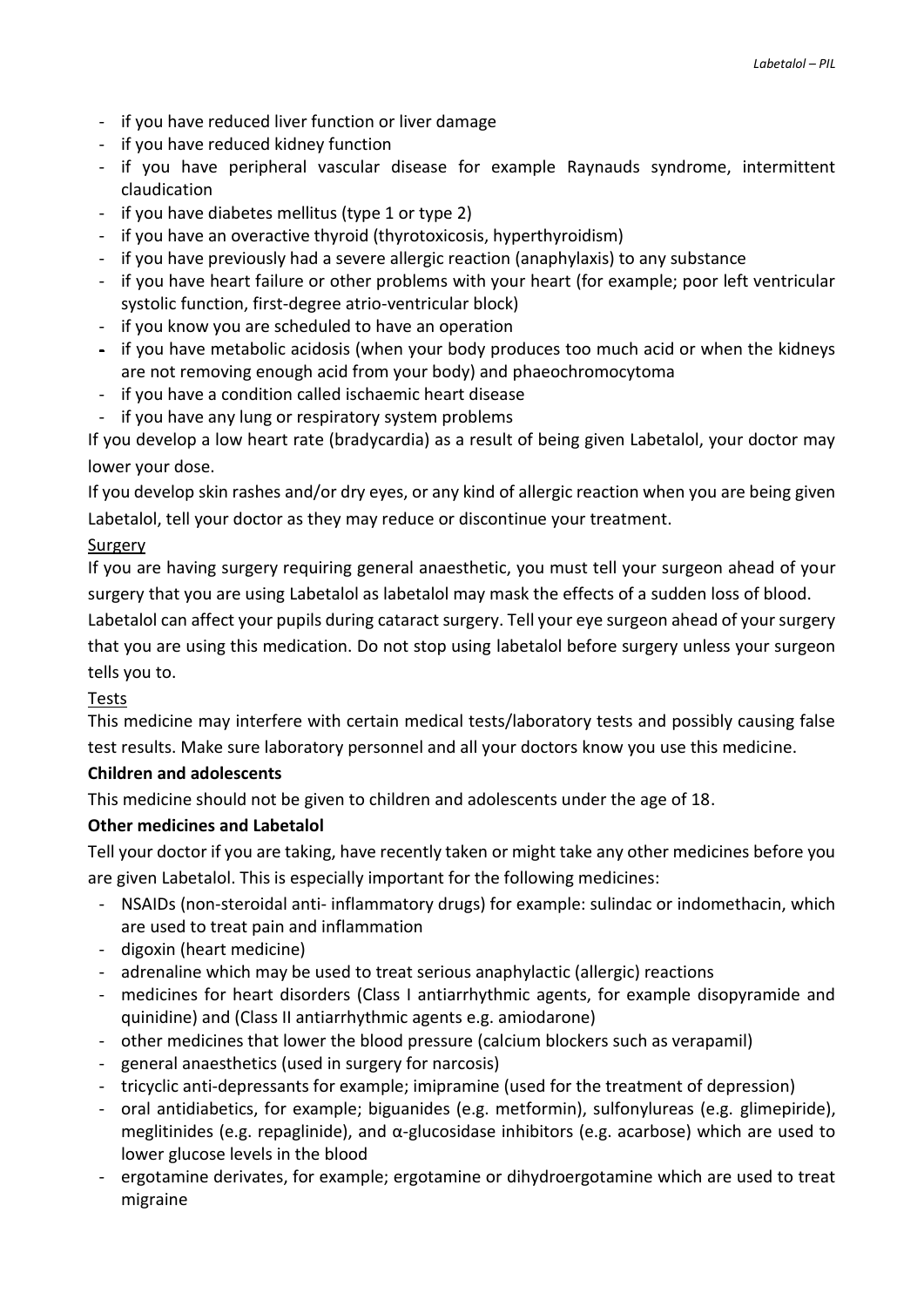- cholinesterase inhibitors, for example donepezil, galantamine or rivastigmine which are used for the treatment of mild cognitive impairment, Alzheimer's disease and Parkinson's disease
- nitrates, antipsychotics (eg. phenothiazine derivatives, chlorpromazine) and other antipsychotics, antidepressants
- clonidine which is used to treat high blood pressure.

## **Pregnancy, breast-feeding and fertility**

If you are pregnant, think you may be pregnant or are planning to have a baby, ask your doctor for advice before you are given Labetalol. It is possible that the foetus may be affected, but Labetalol can be used when rapid control of blood pressure is necessary during pregnancy.

Labetalol is excreted in breast milk in small amounts. If you are breast-feeding, ask your doctor for advice before you are given Labetalol.

Nipple pain and Raynaud's phenomenon of the nipple have been reported (see section 4).

#### **Driving and using machines**

Not applicable.

#### **Labetalol contains Glucose monohydrate**

1 ml contains 49.5 mg Glucose monohydrate. To be considered in people with diabetes mellitus.

#### **3. How Labetalol is given**

Labetalol should always be used as instructed by your doctor. Labetalol is intended for intravenous treatment in hospitalised patients and should be administered by healthcare personnel.

It is important that you are lying down when the injection is being given to you. You will be asked to remain lying down for three hours after you have received Labetalol as you may get dizzy (from low blood pressure) if you move to an upright position sooner than this. Labetalol can either be given as a bolus injection (where the medicine is injected directly into a vein) or an intravenous infusion (where the medicine is injected directly into a vein over a longer period of time). Your doctor will decide how Labetalol should be administered and what dose of Labetalol that you should be given. **If you are given more Labetalol than you should** 

Symptoms of labetalol (Labetalol) overdose include extreme dizziness when you move to an upright position (sitting or standing) and sometimes low heart rate which you will feel as a slow pulse (bradycardia).

Contact a doctor or nurse if you think you have been given too much of this medicine.

If you have any further questions on the use of this medicine, ask your doctor or pharmacist.

## **4. Possible side effects**

Like all medicines, this medicine can cause side effects, although not everybody gets them.

## **Common: may affect up to 1 in 10 people**

- congestive heart failure
- dizziness due to low blood pressure if you move too quickly from a lying to sitting position or from sitting to standing position (postural hypotension). This may occur within three hours after Labetalol injection and is normally temporary and occurs in the first few weeks of treatment
- congestion in your nose, which is normally temporary and occurs in the first few weeks of treatment
- raised liver function tests. This is usually reversible on withdrawal of the medicinal product
- erectile dysfunction (impotence)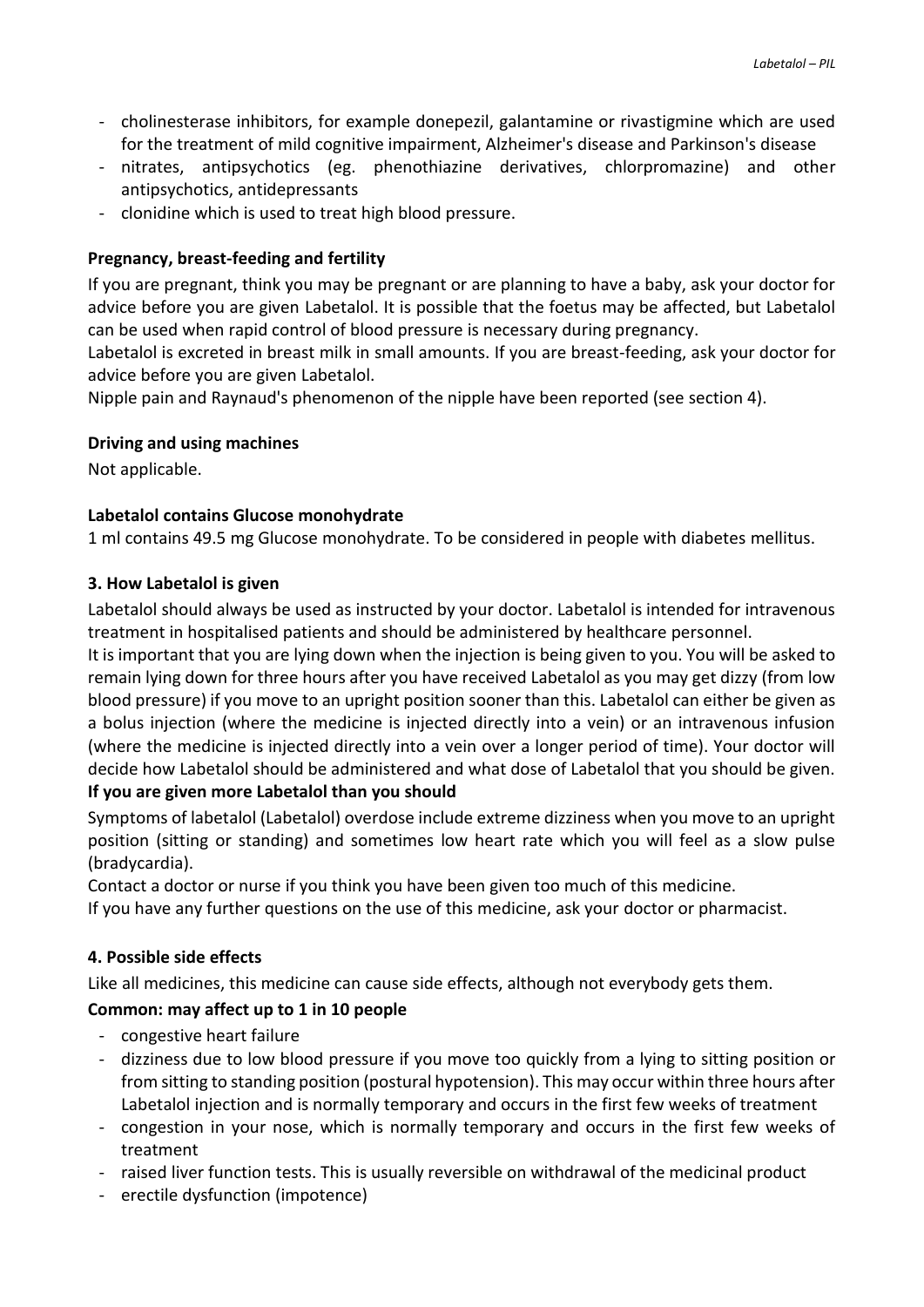- allergic reactions (hypersensitivity) may also include rash (of varying severity), itching, shortness of breath and, very rarely, fever or rapid swelling of the skin.

## **Uncommon: may affect up to 1 in 100 people**

- tightening of the lower airways (bronchospasm)
- **Rare: may affect up to 1 in 1,000 people**
- low heart rate, which may be felt as a low pulse (bradycardia)

## **Very rare: may affect up to 1 in 10,000 people**

- disruption of the electrical pulses that control the heart beat (heart block)
- worsening of the symptoms of Raynaud's Syndrome (cold fingers due to impaired blood circulation)
- inflammation of the liver (hepatitis) which is usually reversible when the treatment with Labetalol is stopped
- hepatocellular jaundice (the skin and the whites of the eyes turn yellow), cholestatic jaundice (symptoms include fatigue and nausea, followed by pruritus, dark urine and jaundice, and may include a rash or fever), and hepatic necrosis (damaged liver tissue). These symptoms are usually reversible when treatment with Labetalol is stopped

# **Not known (cannot be estimated from the available data)**

- nipple pain
- intermittent decrease in blood flow to your nipples, which may cause your nipples to go numb, pale, and painful (Raynaud's phenomenon)

## **Reporting of side effects**

If you get any side effects, talk to your doctor, pharmacist or nurse. This includes any possible side effects not listed in this leaflet. You can also report side effects directly via:

## **United Kingdom (Northern Ireland)**

The Yellow Card Scheme at [www.mhra.gov.uk/yellowcard](http://www.mhra.gov.uk/yellowcard) or search for MHRA Yellow Card in the Google Play or Apple App Store.

# **Ireland**

HPRA Pharmacovigilance Website: [www.hpra.ie](http://www.hpra.ie/)

## **Malta**

ADR Reporting Website: [www.medicinesauthority.gov.mt/adrportal](http://www.medicinesauthority.gov.mt/adrportal) By reporting side effects, you can help provide more information on the safety of this medicine.

## **5. How to store Labetalol**

Keep this medicine out of the sight and reach of children.

This medicinal product does not require any special storage conditions.

Do not use this medicine after the expiry date which is stated on the ampoule and carton after EXP. The expiry date refers to the last day of that month.

Do not use this medicine if you notice signs of deterioration.

Chemical and physical in-use stability has been demonstrated for 24 hours at 25°C, 30°C and 40°C. From a microbiological point of view, the product should be used immediately. If not used immediately, in-use storage times and conditions prior to use are the responsibility of the user and would normally not be longer than 24 hours at 2 to 8 °C.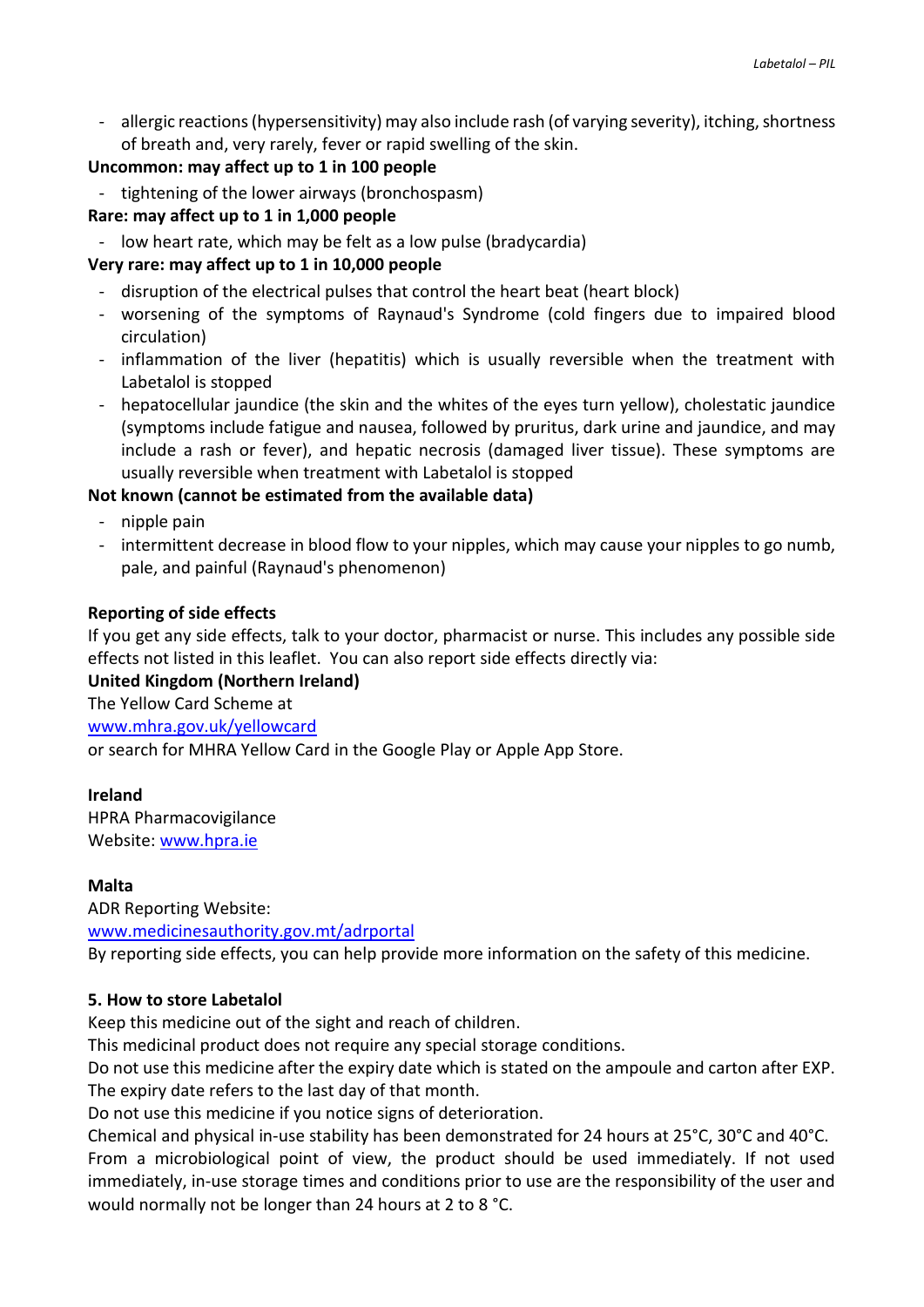Do not throw away any medicines via wastewater or house hold waste. Ask your pharmacist how to throw away medicines you no longer use. These measures will help to protect the environment.

## **6. Contents of the pack and other information What Labetalol contains**

- The active substance is labetalol hydrochloride. One ml of the solution contains 5 mg of labetalol hydrochloride.
- Other ingredients are glucose monohydrate, disodium edetate and water for injection; sodium hydroxide and hydrochloric acid (for pH adjustment).

## **What Labetalol looks like and contents of the pack**

A clear, colourless solution in a clear glass ampoule. Each package contains 5 ampoules of 20 ml. Each ampoule contains 100 mg of labetalol hydrochloride (5 mg/ml).

## **Marketing Authorisation Holder and Manufacturer**

S.A.L.F. S.p.A. Laboratorio Farmacologico via Marconi, 2 - 24069 Cenate Sotto (BG) - Italy - Tel. +39 035 940097

## **This patient information leaflet was last revised in 01/2022**

## \_\_\_\_\_\_\_\_\_\_\_\_\_\_\_\_\_\_\_\_\_\_\_\_\_\_\_\_\_\_\_\_\_\_\_\_\_\_\_\_\_\_\_\_\_\_\_\_\_\_\_\_\_\_\_\_\_\_\_\_\_\_\_\_\_\_\_\_\_\_\_\_\_\_\_\_ **INFORMATION FOR HEALTH CARE PROFESSIONALS**

The following information is intended for healthcare professionals only:

## **Administration**:

Labetalol is intended for I.V. use in hospitalised patients and should be administered by healthcare professionals. Patients should always receive the medicinal product whilst in the supine or left lateral position. Raising the patient to an upright position within 3 hours of I.V. labetalol administration should be avoided since excessive postural hypotension may occur. It is desirable to monitor the blood pressure and heart rate after injection and during infusion. In most patients, there is a small decrease in the heart rate; severe bradycardia is unusual but may be controlled by injecting atropine, 1 to 2 mg intravenously. Respiratory function should be observed particularly in patients with any known impairment. Labetalol injection can either be given as a bolus injection or as an intravenous infusion. Labetalol injections have been administered to patients with uncontrolled hypertension already receiving other hypotensive agents, including beta- blocking medicinal products, without adverse effects.

## **Oral maintenance treatment:**

Once the blood pressure has been adequately reduced by bolus injection or infusion, maintenance therapy with labetalol tablets should be substituted with a starting dose of 100 mg twice daily. **Posology: Labetalol Injection**

| AQUITS:                    |                                                                          |
|----------------------------|--------------------------------------------------------------------------|
| Indication                 | <b>Dose</b>                                                              |
| <b>Severe Hypertension</b> | Bolus injection:                                                         |
|                            | If it is essential to reduce the blood pressure quickly a dose of 50 mg  |
|                            | should be given by I.V. injection (over a period of at least 1 min) and, |
|                            | if necessary, repeated at 5 min intervals until a satisfactory response  |
|                            | is occurs. The total dose should not exceed 200 mg.                      |
|                            | The maximum effect usually occurs within 5 min and the duration of       |

# **Adults:**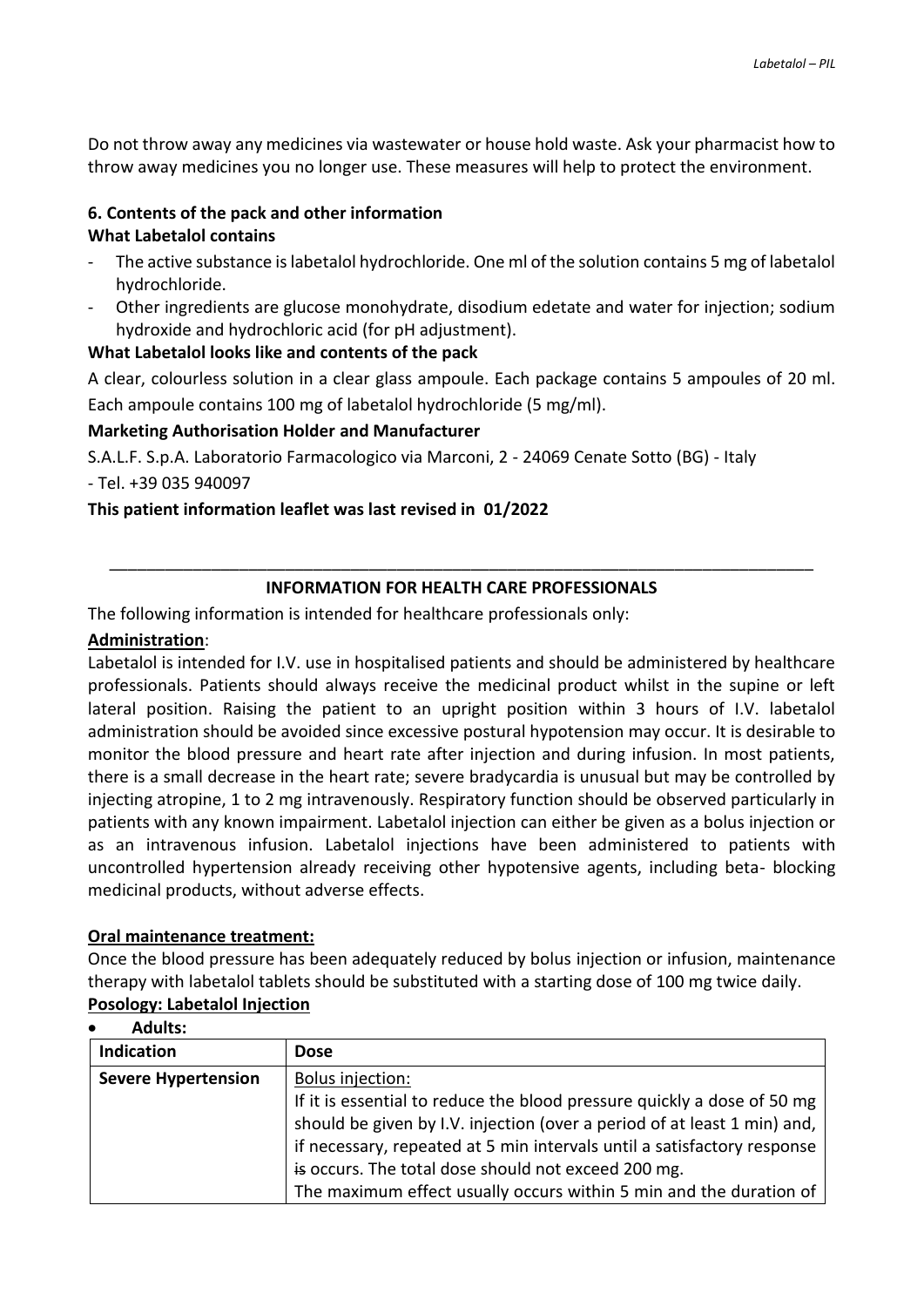|                             | action is usually about 6 h, but may be as long as 18 h.                          |
|-----------------------------|-----------------------------------------------------------------------------------|
|                             | Intravenous infusion:                                                             |
|                             | A 1 mg/ml solution of labetalol should be used, i.e. the contents of              |
|                             | two 20 ml ampoules (200 mg) diluted to 200 ml with the I.V. infusion              |
|                             | fluids indicated in section 'Compatibility'                                       |
|                             | The infusion rate should normally be about 160 mg/h, but may be                   |
|                             | adjusted according to the response at the discretion of the physician.            |
|                             | The effective dose is usually 50 to 200 mg, but infusion should be                |
|                             | continued until a satisfactory response is obtained and larger doses              |
|                             | may be needed, especially in patients with phaeochromocytoma.                     |
|                             | In case of severe hypertension of pregnancy, a slower and increasing              |
|                             | rate of infusion should be used. Infusion rate should be started at 20            |
|                             | mg/h, then doubled every 30 minutes until a satisfactory response is              |
|                             | obtained or a dosage of 160 mg/h is reached.                                      |
| <b>Achieving controlled</b> | achieve controlled hypotension during anaesthesia,<br>the<br>To                   |
| hypotension during          | recommended starting dose of labetalol for injection is 10 to 20 mg               |
| anaesthesia                 | intravenously depending on the age and condition of the patient.                  |
|                             | If satisfactory hypotension is not achieved after 5 min, increments of            |
|                             | 5 to 10 mg should be given until the desired level of blood pressure is           |
|                             | attained.                                                                         |
|                             | The mean duration of hypotension following 20 to 25 mg of labetalol<br>is 50 min. |
|                             |                                                                                   |
|                             |                                                                                   |

| Hypertension Due to | Infuse at a rate of 120-160 mg/h until a satisfactory response is     |
|---------------------|-----------------------------------------------------------------------|
| <b>Other Causes</b> | obtained, then stop infusion. The effective dose is usually 50 to 200 |
|                     | mg but larger doses may be needed, especially in patients with        |
|                     | phaeochromocytoma                                                     |

## **Paediatric population:**

The safety and efficacy of labetalol in paediatric patients aged 0 to 18 years have not been established. No data are available.

## **Compatibility:**

Labetalol should be diluted only with compatible I.V. infusion fluids under aseptic condition. Labetalol injection is compatible with the following I.V. infusion fluids:

- 5 % Dextrose BP
- 0.18 % Sodium Chloride and 4 % Dextrose BP
- 0.3 % Potassium Chloride and 5 % Dextrose BP
- Compound Sodium Lactate BP (Ringer Lactate)
- 0.9 % Sodium Chloride

#### **Incompatibilities**:

Labetalol injection has been shown to be incompatible with Sodium Bicarbonate injection BP 4.2 % W/V.

#### **Overdose**:

*Symptoms and signs*:

Profound cardiovascular effects are to be expected, e.g. excessive, posture-sensitive hypotension